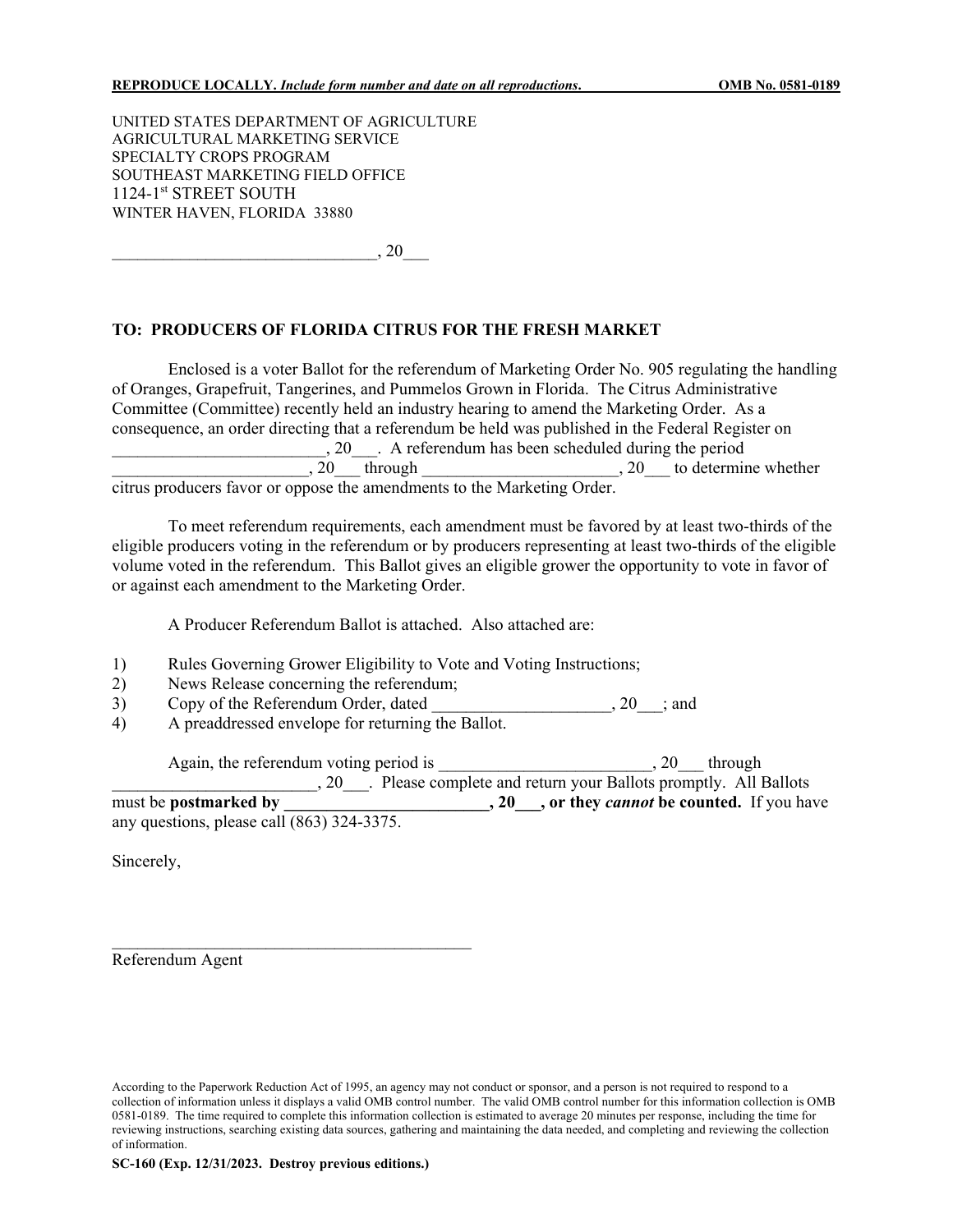### UNITED STATES DEPARTMENT OF AGRICULTURE AGRICULTURAL MARKETING SERVICE SPECIALTY CROPS PROGRAM

# **OFFICIAL PRODUCER BALLOT MARKETING ORDER NO. 905, REGULATING ORANGES, GRAPEFRUIT, TANGERINES AND PUMMELOS GROWN IN FLORIDA**

**This Ballot will be held in strict confidence. Be sure Parts II, III and IV of your Ballot are completed. Unsigned Ballots, or Ballots that cannot be validated because Parts II, III and IV are incomplete, will not be counted.**

## **PART I - REFERENDUM INSTRUCTIONS**

A. **REFERENDUM PERIOD:** Producers may vote on this Marketing Order from  $, 20$  through  $, 20$ .

This Referendum is being held to determine producer support for amendments to Marketing Order No. 905 regulating the handling of citrus grown in Florida. The U.S. Department of Agriculture will consider termination of this Order if less than two-thirds of those voting and less than two-thirds of the volume represented in the Referendum favor its continuance.

- B. **ELIGIBILITY REQUIREMENTS:** Any person who produced Florida citrus for the fresh market during the period of \_\_\_\_\_\_\_\_\_\_\_\_\_\_\_\_\_\_\_\_\_\_\_\_\_\_\_\_\_\_\_\_, 20\_\_\_, through  $\frac{1}{20}$ , and who is also now a producer, is eligible to vote. Such persons may vote on the continuance of the Marketing Order using the attached Ballot.
	- 1. A producer (or grower) is defined as:
		- a. any person who produces oranges, grapefruit, tangerines, or tangelos grown in Florida for the fresh market in the designated production area;
		- b. a renter or tenant of acreage in Florida producing oranges, grapefruit, tangerines, or tangelos for the fresh market; or
		- c. a landlord who receives from a renter or tenant oranges, grapefruit, tangerines, or tangelos grown in Florida as rent for the land on which such Florida citrus is grown for the fresh market.
	- 2. A cash landlord, lien holder, or person having only a financial interest in the crop is not an eligible voter.
	- 3. A business unit, partnership, family enterprise, corporation, association, estate, or firm may vote. Each such entity is entitled to one vote.
	- 3. Proxy voting is not authorized.
- C. **INSTRUCTIONS FOR VOTING:** Provide the voter information requested in Part II. In Part III, mark the block for or against the Marketing Order. Certify your vote by signing the appropriate section of Part IV. **If you do not complete Parts II, III,** *and* **IV, your Ballot cannot be validated, and your vote will not be counted**.

**Please remove the page containing Parts II, III, and IV, and return in the envelope provided.**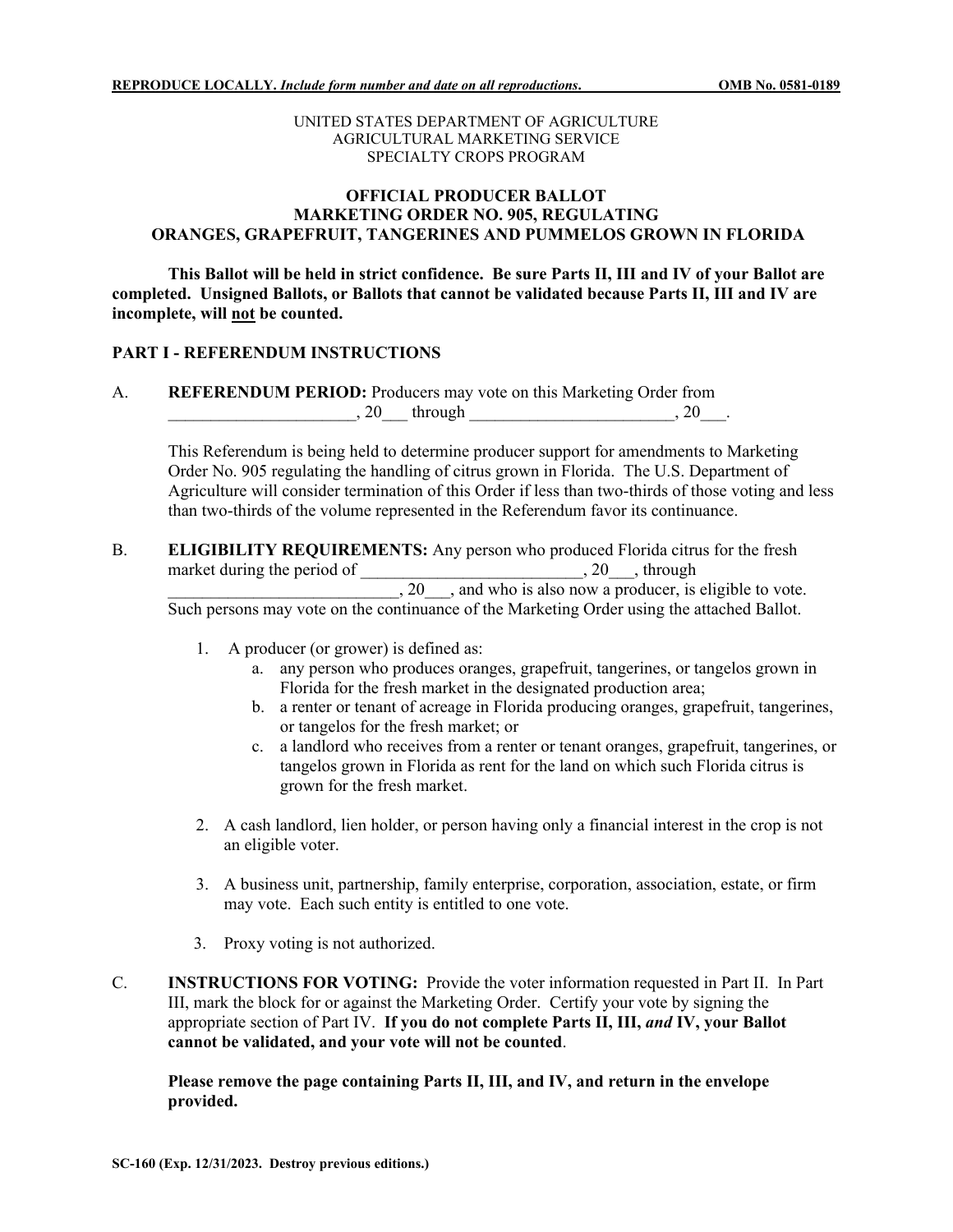# **PART II - VOTER INFORMATION**

This information will be held in strict confidence.

|           | Name<br>А.                                                                                                                                                                            |                                                                                                                                                                                                                                                                                                                     |
|-----------|---------------------------------------------------------------------------------------------------------------------------------------------------------------------------------------|---------------------------------------------------------------------------------------------------------------------------------------------------------------------------------------------------------------------------------------------------------------------------------------------------------------------|
| <b>B.</b> | What is the specific location of your Orange, Grapefruit, Tangerine, or Pummelo acreage<br>represented in this Ballot?                                                                |                                                                                                                                                                                                                                                                                                                     |
|           | (Highway or street address, if applicable, and county)                                                                                                                                |                                                                                                                                                                                                                                                                                                                     |
|           | (City, State, and ZIP Code)                                                                                                                                                           |                                                                                                                                                                                                                                                                                                                     |
| C.        | Do you reside on the above property that produces the Oranges, Grapefruit, Tangerines, or<br>Pummelos?                                                                                |                                                                                                                                                                                                                                                                                                                     |
|           | $\Box$ YES<br>$\square$ NO                                                                                                                                                            |                                                                                                                                                                                                                                                                                                                     |
|           | If no, please provide your residence address and telephone number:                                                                                                                    |                                                                                                                                                                                                                                                                                                                     |
|           | (Street and No. or R.F.D. No., City, State, and ZIP Code)                                                                                                                             |                                                                                                                                                                                                                                                                                                                     |
|           | (Telephone number, including area code)                                                                                                                                               |                                                                                                                                                                                                                                                                                                                     |
| D.        | If you are not voting as an individual producer, please check the appropriate box indicating your<br>voting status and write the name and address of the business unit you represent. |                                                                                                                                                                                                                                                                                                                     |
|           | $\Box$ Partnership $\Box$ Corporation $\Box$ Other (specify)                                                                                                                          |                                                                                                                                                                                                                                                                                                                     |
|           | (Name and address of business unit)                                                                                                                                                   |                                                                                                                                                                                                                                                                                                                     |
| Ε.        | What is the number of 1-3/5 bushel boxes or equivalent of Oranges, Grapefruit, Tangerines, or<br>Pummelos you produced for the fresh market during the period ____________________    |                                                                                                                                                                                                                                                                                                                     |
|           | Boxes of Oranges<br>Boxes of Grapefruit                                                                                                                                               | <b>Boxes of Tangerines</b><br>$\begin{tabular}{ c c c c } \hline \quad \quad & \quad \quad & \quad \quad \\ \hline \quad \quad & \quad \quad & \quad \quad \\ \hline \quad \quad & \quad \quad & \quad \quad \\ \hline \quad \quad & \quad \quad & \quad \quad \\ \hline \end{tabular}$<br><b>Boxes of Pummelos</b> |
| F.        | What is the number of acres of Oranges, Grapefruit, Tangerines, or Tangelos you harvested<br>$20$ $\frac{1}{2}$                                                                       |                                                                                                                                                                                                                                                                                                                     |
|           | acres of Oranges                                                                                                                                                                      |                                                                                                                                                                                                                                                                                                                     |
|           | acres of Grapefruit<br><u> 1990 - Jan Barbara III, politik politik (</u>                                                                                                              | acres of Tangerines<br>acres of Pummelos                                                                                                                                                                                                                                                                            |

# **COMPLETE BOTH SIDES OF FORM**